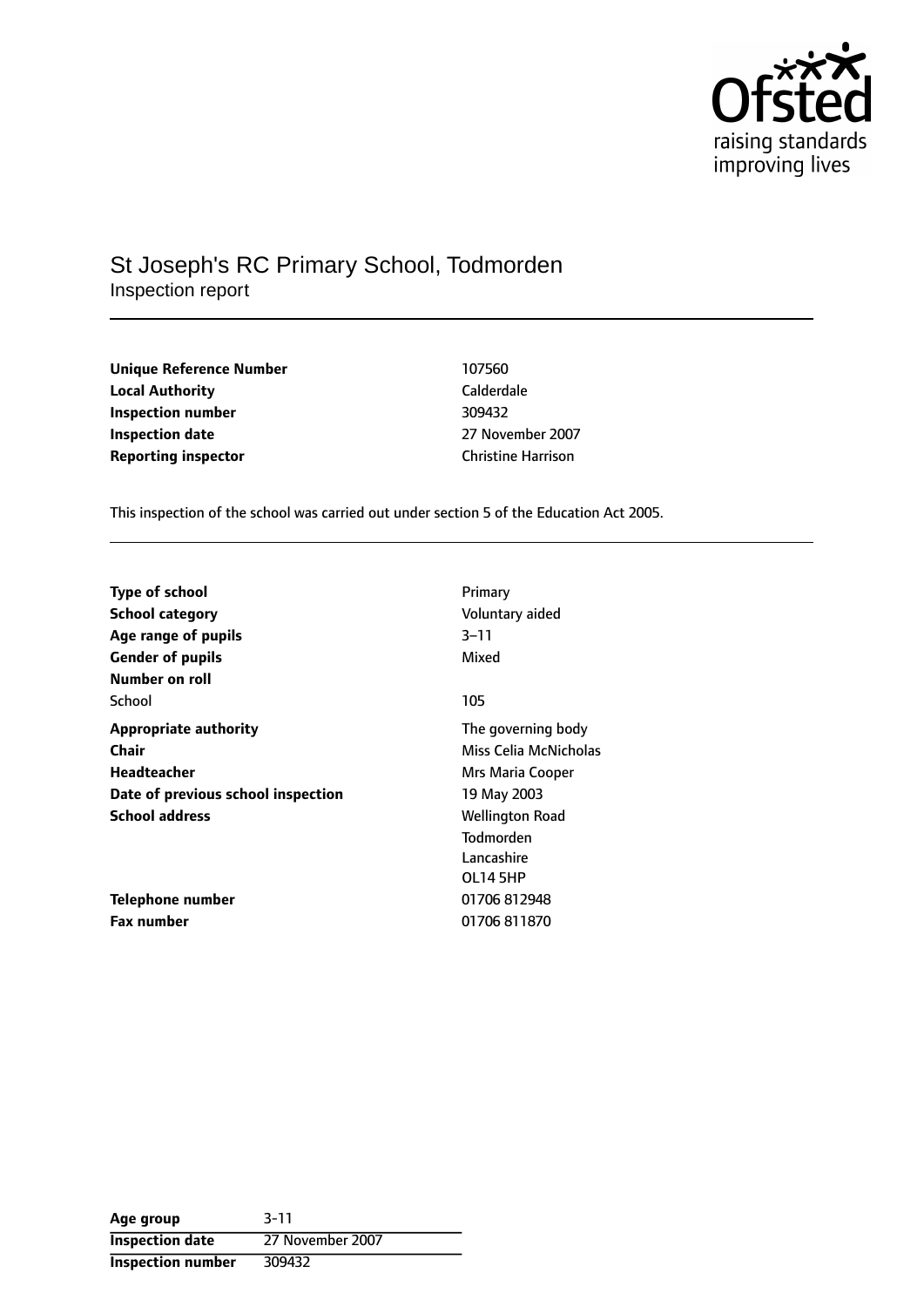.

© Crown copyright 2007

#### Website: www.ofsted.gov.uk

This document may be reproduced in whole or in part for non-commercial educational purposes, provided that the information quoted is reproduced without adaptation and the source and date of publication are stated.

Further copies of this report are obtainable from the school. Under the Education Act 2005, the school must provide a copy of this report free of charge to certain categories of people. A charge not exceeding the full cost of reproduction may be made for any other copies supplied.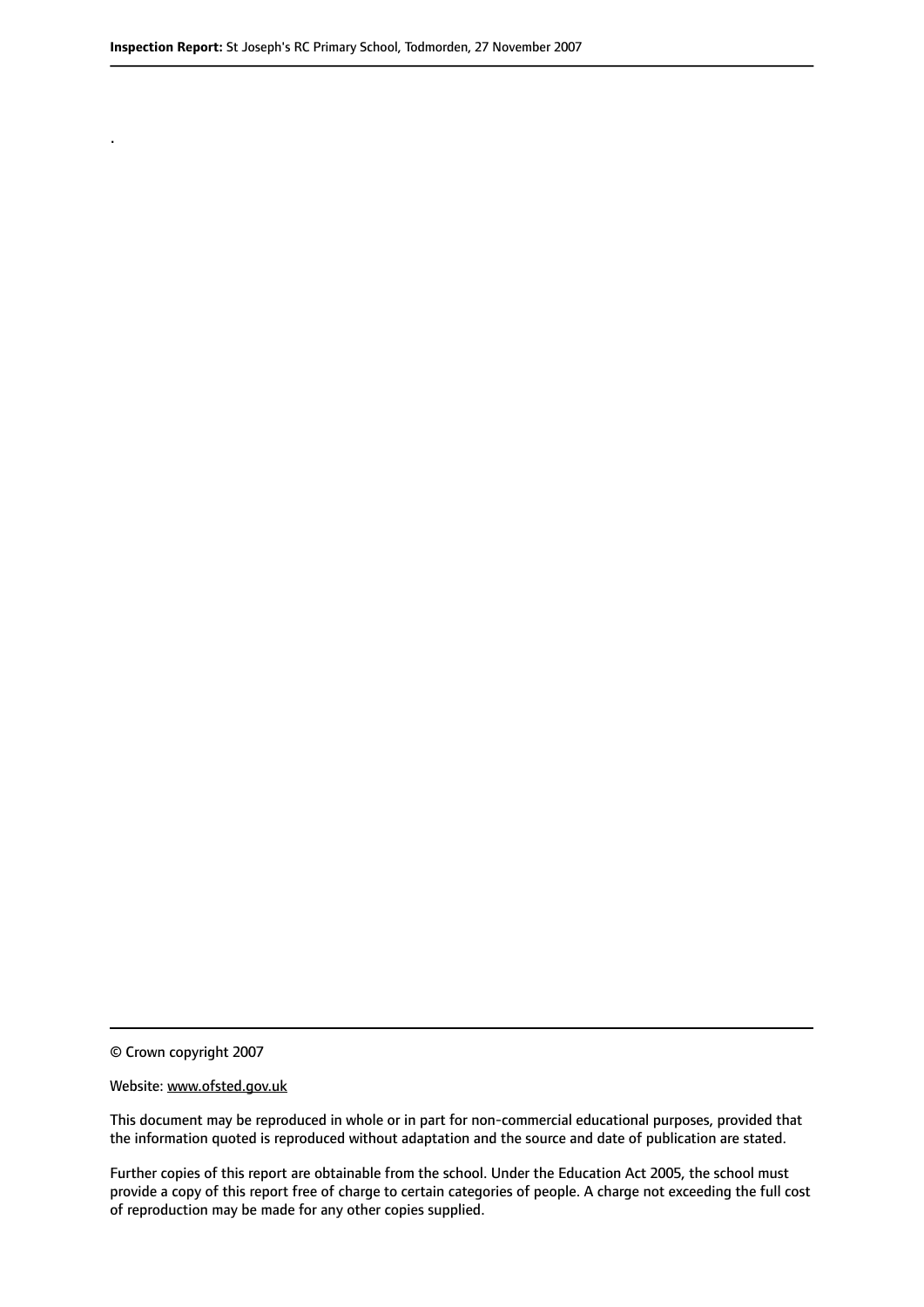# **Introduction**

The inspection was carried out by one Additional Inspector.

The inspector evaluated the overall effectiveness of the school and investigated the following issues: achievement and standards; the quality of teaching and learning; and pupils' personal development and well-being. Evidence was gathered from the school's self-evaluation form (SEF), national published assessment data, the school's own assessment records, relevant policies, observations of the school at work, including visits to lessons, and analysis of parents' questionnaires. Discussions with staff, pupils and a governor were held. Other aspects of the school's work were not investigated in detail, but the inspector found no evidence to suggest that the school's own assessments, as given in its SEF, were not justified and these have been included where appropriate in this report.

## **Description of the school**

This small school serves the market town of Todmorden and the surrounding area. Most pupils are of White British heritage but around one in ten comes from a Polish background and speaks English as their second language. The number of pupils eligible for a free school meal is average and pupils' social circumstances, although varied, are average overall. The proportion of pupils with learning difficulties and/or disabilities and the proportion with statements of special educational need are both average. The number of pupils on roll has fallen significantly since the previous inspection, but numbers in the Nursery are now rising again. The school suffered badly from flooding in July 2006 and has been undergoing building work in recent months. The school holds the Healthy Schools and Active Mark Awards.

#### **Key for inspection grades**

| Grade 1 | Outstanding  |
|---------|--------------|
| Grade 2 | Good         |
| Grade 3 | Satisfactory |
| Grade 4 | Inadequate   |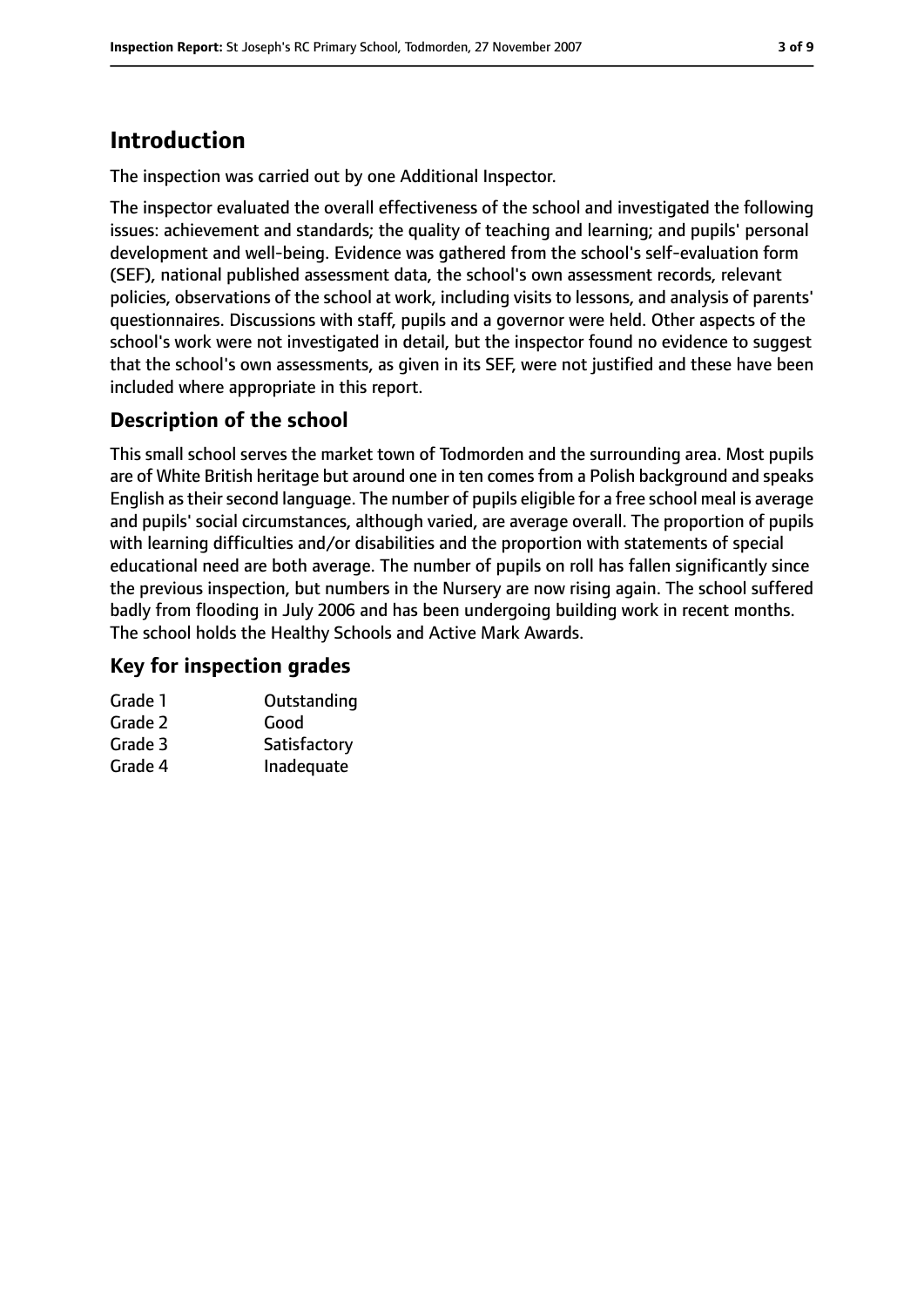## **Overall effectiveness of the school**

#### **Grade: 3**

This is a satisfactory school with several good features. Parents and pupils especially value the friendly atmosphere and the strong pastoral care that the school provides, particularly for those who are vulnerable. Pupils' good personal development is another important strength of the school. Pupils enjoy school and this is reflected in their good attendance. They behave well in lessons, in the playground and around school. As parents said, 'The children are taught to be kind and tolerant to each other and to give help to those who need it.' The Healthy Schools and Active Mark Awards indicate pupils' keen understanding of the importance of a healthy lifestyle. The school council gives pupils some opportunity to influence decisions in school.

Children arrive in the Nursery with skills that are generally below those expected for their age, particularly in their language development. They make good progress in the Foundation Stage so that their skills are broadly average by the beginning of Year 1. Pupils then make satisfactory progress as they move through school and reach average standards in English and science in Year 6 so that, overall, standards are average and achievement is satisfactory. Standards in mathematics, however, are below average and pupils do not do achieve as well in this subject as they do in English and science.

Pupils with learning difficulties and/or disabilities make slightly better progress than other pupils in school, largely because work is well matched to their needs and they receive effective support in class. The school has had to adjust quickly to the needs of its Polish pupils, who have arrived over the last two years. The school, well supported by the local authority and both qualified and volunteer assistants, has worked hard to gain the necessary expertise to provide appropriately for these pupils. Nevertheless, the budget is tight and support is limited so there are occasions when these pupils find lessons difficult to understand and do not make as much progress as they should.

The quality of teaching and learning is satisfactory. Teachers manage pupils well to ensure their good behaviour. In the best lessons, there is an atmosphere of eager anticipation as pupils move quickly from one interesting and challenging activity to the next. In other lessons, although teachers plan carefully, they do not always choose exactly the right tasks to enable all pupils to make good progress. This is a particular problem for pupils of higher ability in mathematics, where work is sometimes too easy or, occasionally, so difficult that they do not all know how to begin. The curriculum provides well for pupils and enables them to achieve satisfactory standards and to develop good personal qualities. Parents and pupils appreciate the wide range of extra-curricular activities including the 'Wild Things' club and a very popular chess club, alongside many sporting activities. Opportunities to develop musical talents are a particular strength, notably the chance for every pupil to learn to play the violin.

The school provides good care, guidance and support for pupils. Pupils feel safe in school and are confident that there is always someone to help if they have a problem. Teachers monitor pupils' progress carefully and provide well planned extra help where necessary. These arrangements, to use information about pupils' progressto ensure that intervention is effective are new, however, and have not yet had time to be fully effective in raising standards.

Leadership and management of the school are satisfactory. The headteacher has been in post for just over two years and has successfully dealt with several challenges. During this time and through considerable changes in staff, the school's work has continued steadily and standards have been maintained. The school has a broadly accurate understanding of its main strengths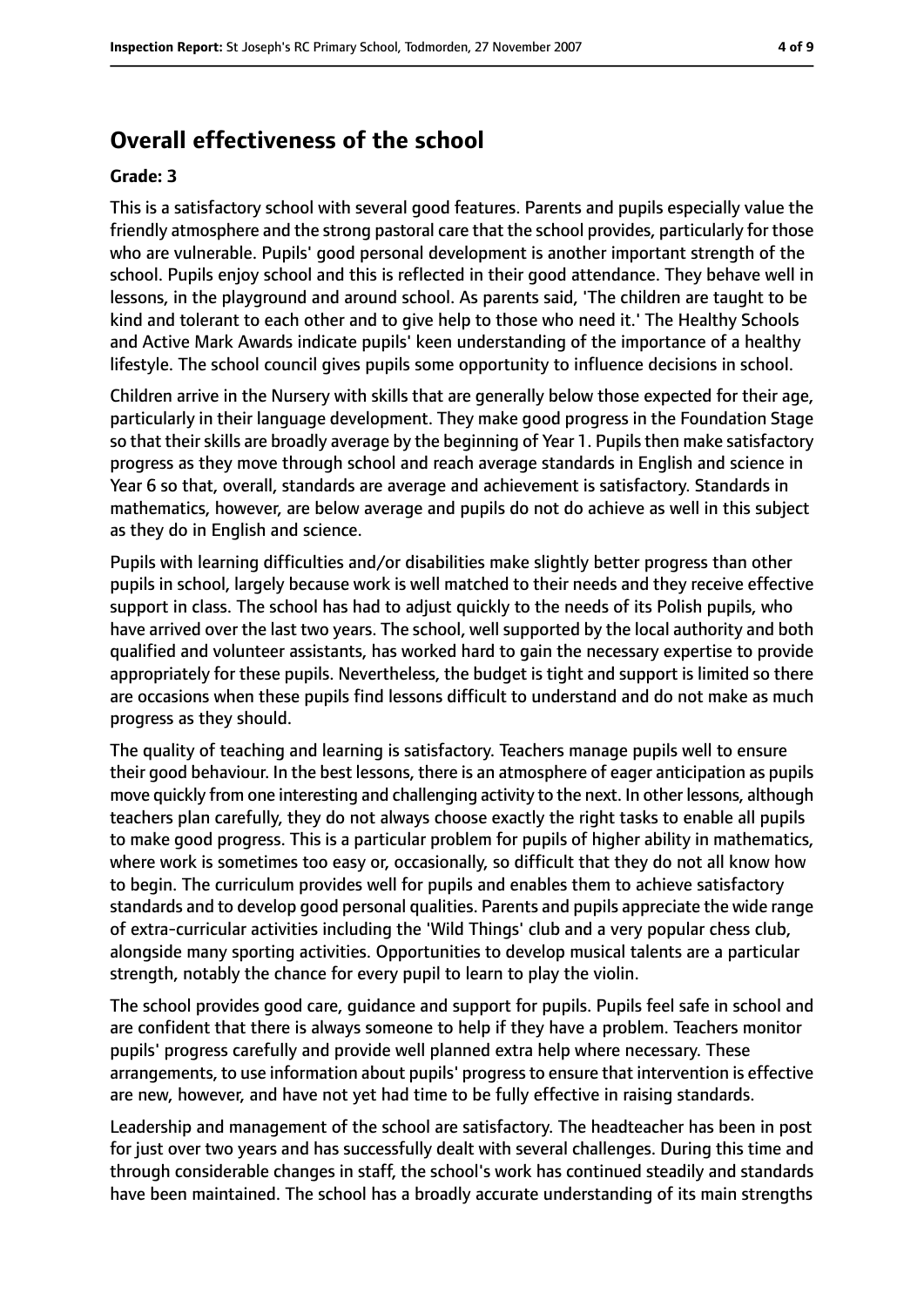and weaknesses but does not make enough use of lesson observations to identify ways in which teaching and learning could be improved. Teamwork is improving, with governors and staff working together to move the school forward. This shared determination, together with the new arrangements for supporting any pupils who are at risk of underachieving, indicates that the school is well placed for further improvement.

#### **Effectiveness of the Foundation Stage**

#### **Grade: 2**

Children get off to a good start in the Foundation Stage. The Nursery and Reception class offers a warm welcome to both children and their parents so that children make friends and settle quickly. Children arrive in the Nursery with skills that are generally below those expected for their age, notably in their language development. They make good progress through Nursery and Reception. By the time they leave Reception, most children have reached the levels expected in most areas of their learning. The quality of teaching and learning is good and adults provide plenty of encouragement for children to develop speaking, literacy and numeracy skills as well as opportunities for role play and to be creative. Children who are in the early stages of learning English receive much individual attention and benefit from conversations with adults who speak carefully and clearly. Children work in a safe, caring and stimulating learning environment. They do much of their learning and play outside, benefiting from fresh air and exercise. Adults are particularly successful in exciting children's interest and imagination. A recent project, involving a web camera watching nesting birds, provoked interest and delight throughout the school as well as among the children for whom it was intended. The Foundation Stage is well led and managed with improved provision since the previous inspection. In particular, children now have more opportunities to learn through independent play.

## **What the school should do to improve further**

- Raise standards in mathematics by making sure that all tasks are precisely matched to pupils' needs, particularly for pupils of higher ability.
- Increase the support provided for pupils who speak English as an additional language so they make good progress in all lessons.
- Make better use of lesson observations to identify areas for improvement and to share good practice in order that the quality of teaching and learning is consistently good.

A small proportion of schools whose overall effectiveness is judged satisfactory but which have areas of underperformance will receive a monitoring visit by an Ofsted inspector before their next section 5 inspection.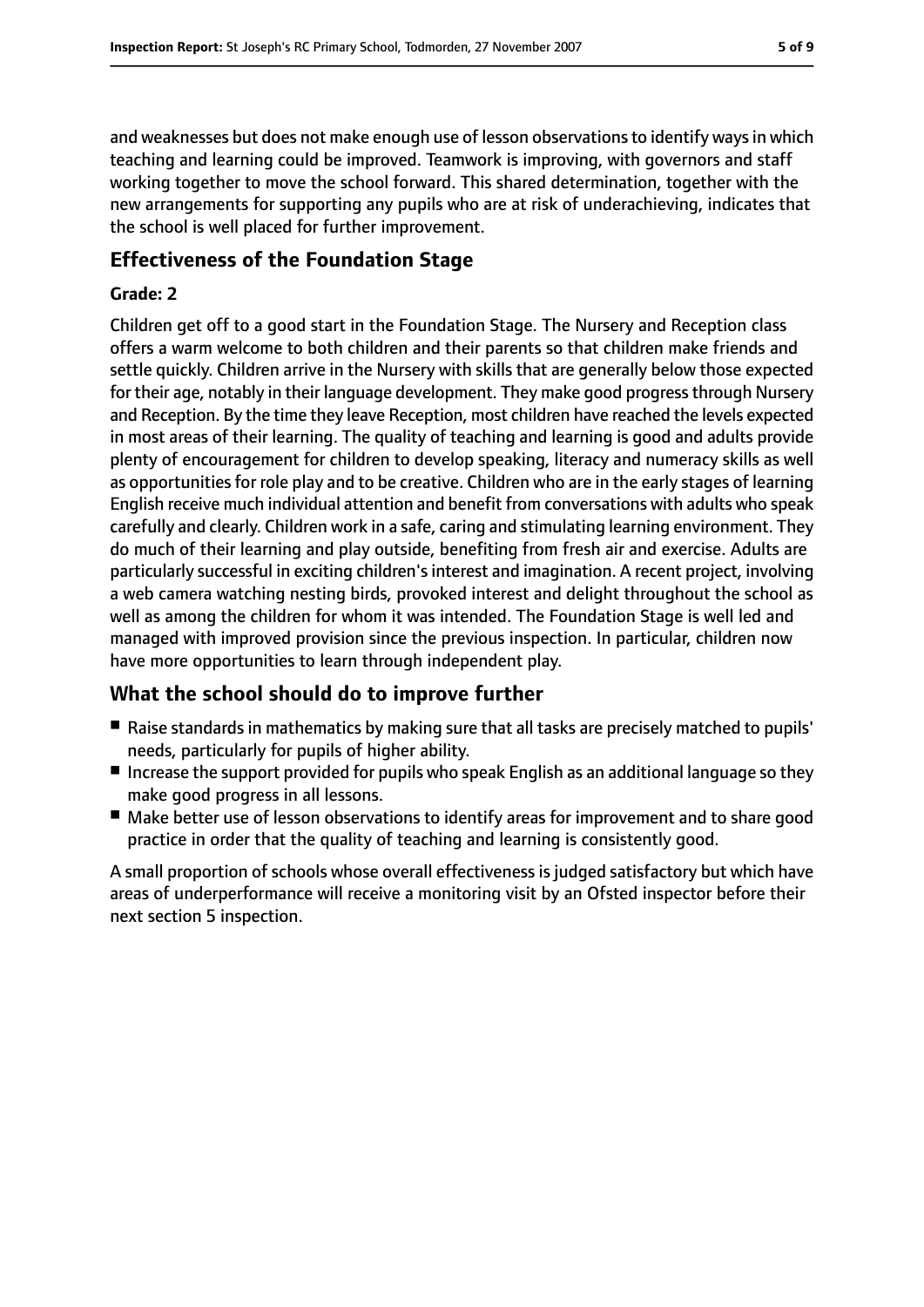**Any complaints about the inspection or the report should be made following the procedures set out in the guidance 'Complaints about school inspection', which is available from Ofsted's website: www.ofsted.gov.uk.**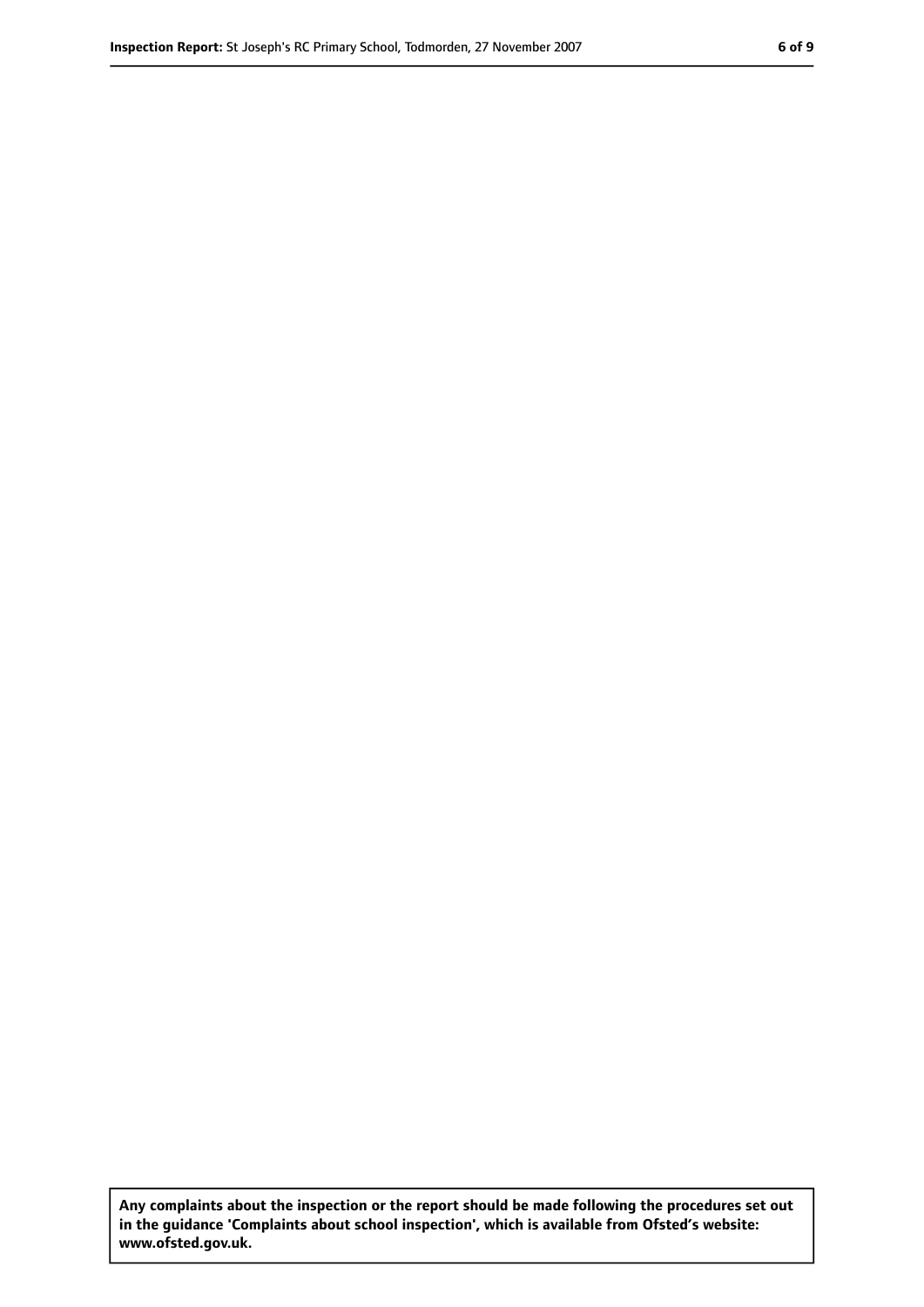# **Inspection judgements**

| $^{\backprime}$ Key to judgements: grade 1 is outstanding, grade 2 good, grade 3 satisfactory, and | <b>School</b>  |
|----------------------------------------------------------------------------------------------------|----------------|
| arade 4 inadequate                                                                                 | <b>Overall</b> |

## **Overall effectiveness**

| How effective, efficient and inclusive is the provision of education, integrated<br>care and any extended services in meeting the needs of learners? |     |
|------------------------------------------------------------------------------------------------------------------------------------------------------|-----|
| Effective steps have been taken to promote improvement since the last<br>inspection                                                                  | Yes |
| How well does the school work in partnership with others to promote learners'<br>well-being?                                                         |     |
| The effectiveness of the Foundation Stage                                                                                                            |     |
| The capacity to make any necessary improvements                                                                                                      |     |

#### **Achievement and standards**

| How well do learners achieve?                                                                               |  |
|-------------------------------------------------------------------------------------------------------------|--|
| The standards <sup>1</sup> reached by learners                                                              |  |
| How well learners make progress, taking account of any significant variations between<br>groups of learners |  |
| How well learners with learning difficulties and disabilities make progress                                 |  |

## **Personal development and well-being**

| How good is the overall personal development and well-being of the<br>learners?                                  |  |
|------------------------------------------------------------------------------------------------------------------|--|
| The extent of learners' spiritual, moral, social and cultural development                                        |  |
| The extent to which learners adopt healthy lifestyles                                                            |  |
| The extent to which learners adopt safe practices                                                                |  |
| How well learners enjoy their education                                                                          |  |
| The attendance of learners                                                                                       |  |
| The behaviour of learners                                                                                        |  |
| The extent to which learners make a positive contribution to the community                                       |  |
| How well learners develop workplace and other skills that will contribute to<br>their future economic well-being |  |

## **The quality of provision**

| How effective are teaching and learning in meeting the full range of the<br>learners' needs?          |  |
|-------------------------------------------------------------------------------------------------------|--|
| How well do the curriculum and other activities meet the range of needs<br>and interests of learners? |  |
| How well are learners cared for, guided and supported?                                                |  |

#### **Annex A**

 $^1$  Grade 1 - Exceptionally and consistently high; Grade 2 - Generally above average with none significantly below average; Grade 3 - Broadly average to below average; Grade 4 - Exceptionally low.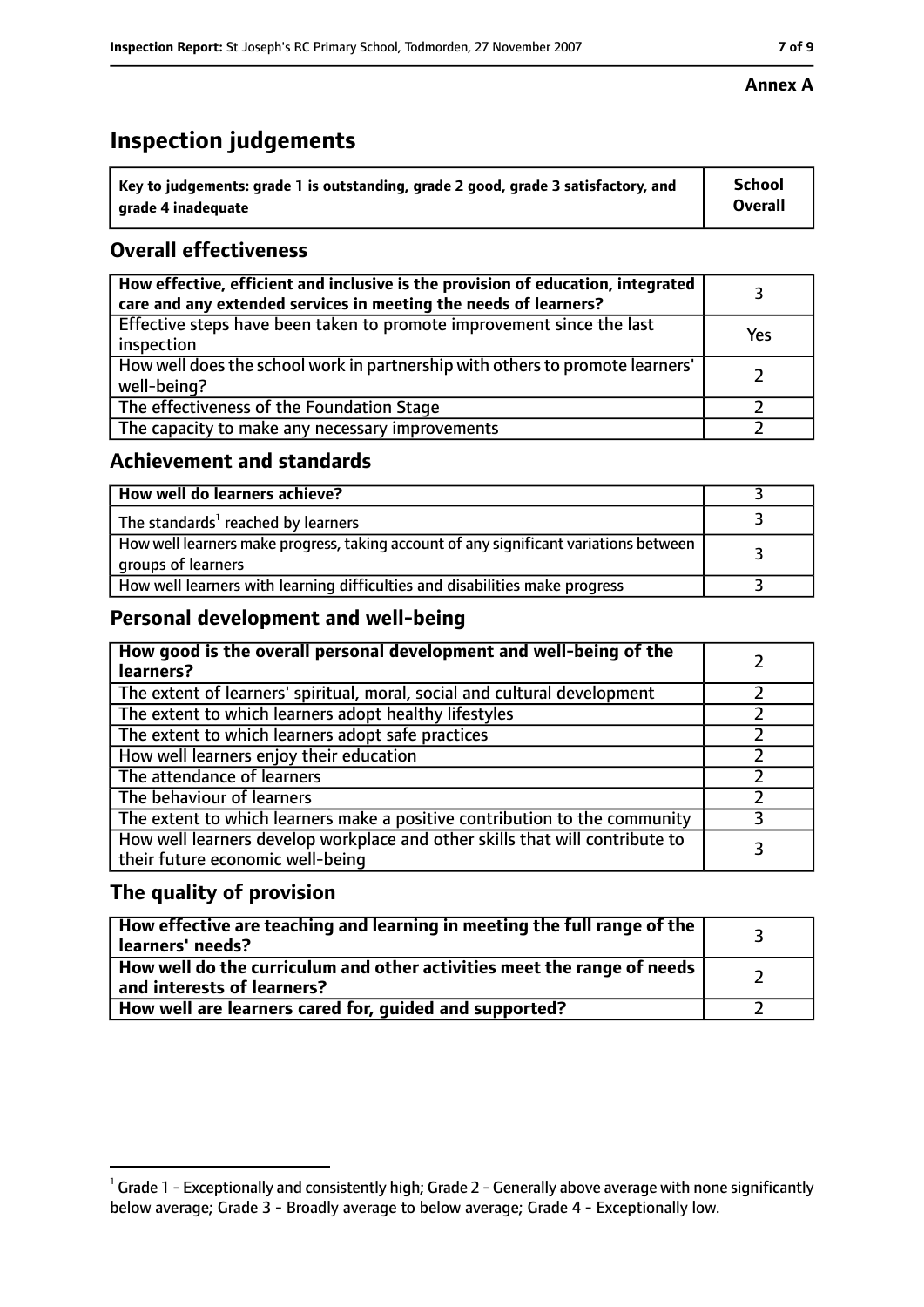# **Leadership and management**

| How effective are leadership and management in raising achievement<br>and supporting all learners?                                              | 3         |
|-------------------------------------------------------------------------------------------------------------------------------------------------|-----------|
| How effectively leaders and managers at all levels set clear direction leading<br>to improvement and promote high quality of care and education |           |
| How effectively leaders and managers use challenging targets to raise standards                                                                 | 3         |
| The effectiveness of the school's self-evaluation                                                                                               |           |
| How well equality of opportunity is promoted and discrimination tackled so<br>that all learners achieve as well as they can                     | 3         |
| How effectively and efficiently resources, including staff, are deployed to<br>achieve value for money                                          | 3         |
| The extent to which governors and other supervisory boards discharge their<br>responsibilities                                                  | 3         |
| Do procedures for safequarding learners meet current government<br>requirements?                                                                | Yes       |
| Does this school require special measures?                                                                                                      | <b>No</b> |
| Does this school require a notice to improve?                                                                                                   | No        |